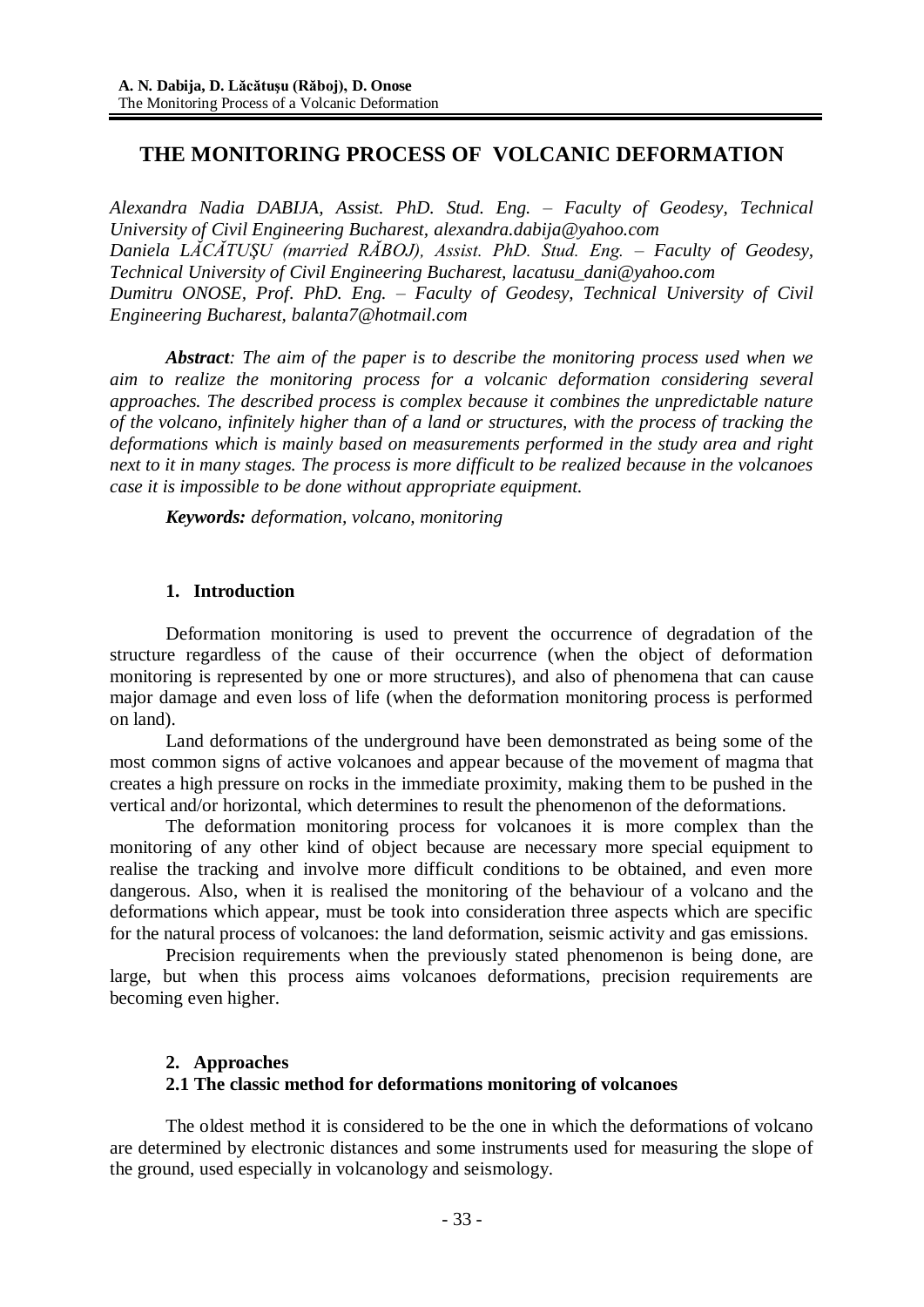The distances are measured between the points of the tracking network, which involves limiting the analysis only for the area where they are located.



Fig. 1  $EDM<sup>1</sup>$  Instrument [8]

Using only the results obtained by the electronic distances cannot obtain conclusive results regarding the deformation analysis, therefore this tracking results are related with the results obtained using the previously mentioned instrument (tiltmeter), which offers results with very high accuracy and which have been used for the prediction of a volcanic eruption since 1980.



#### **2.2 Monitoring volcanoes deformation using satellite measurements**

This method quickly replaced the traditional method because it came to support efficient workflow, assuming a reduced time and reduced costs and offering even more precise results. Another major advantage of this method, which made the classic method to be replaced with this one, is that it provides results in real time, providing also a positioning both

 $\overline{a}$ 

<sup>1</sup> Electronic Distance Measurement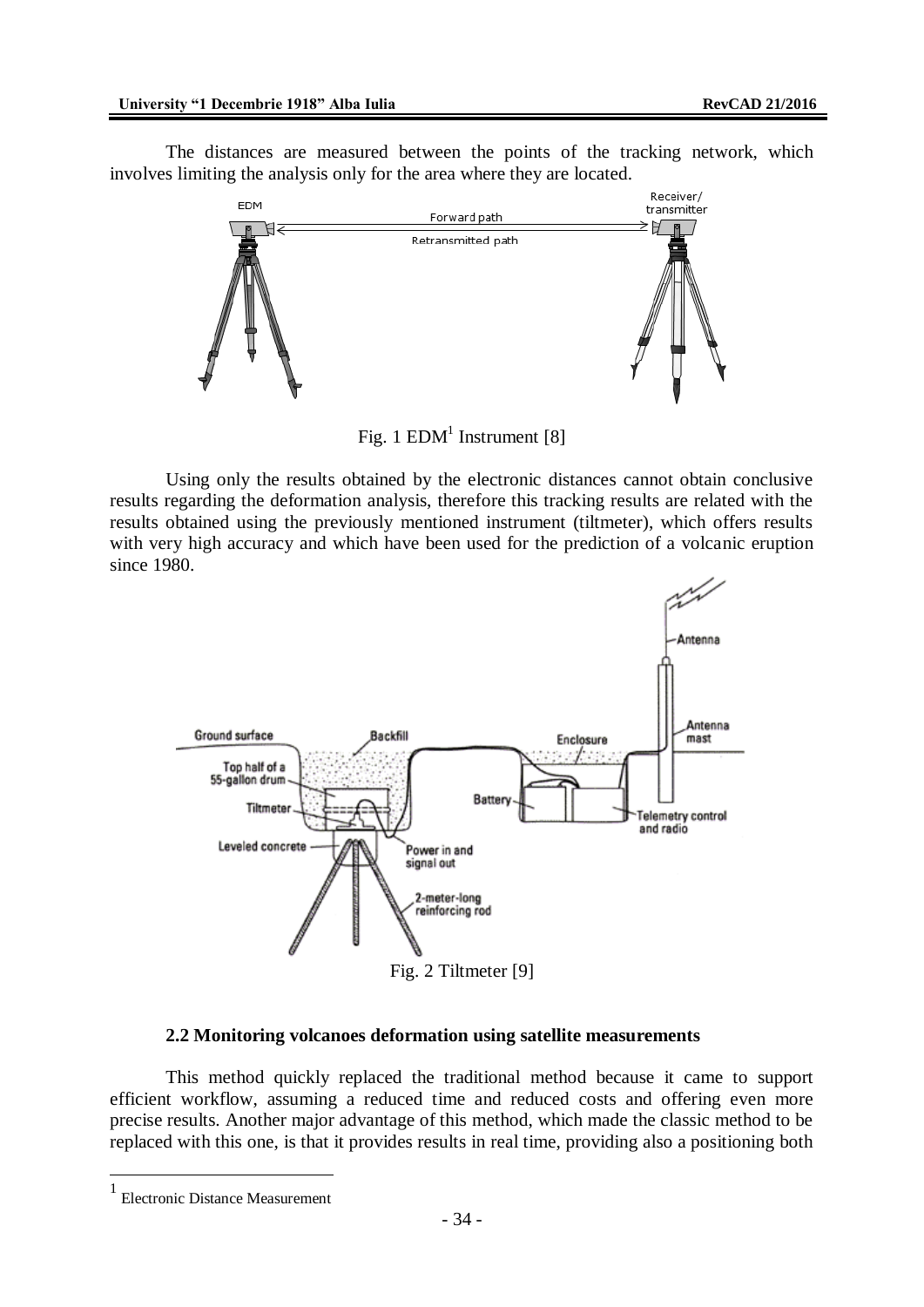horizontally and vertically, without requiring visibility between the tracking network points which were presiously projected.

A disadvantage for this method can consist on the fact that for realising the tracking process it is necessary to be developed on a open area wich is free of vegetation or any other element that can obstruct the signal received from the satellites.

Also in the sphere of satellite measurements, in addition to GPS  $(GNSS)^2$  can be remembered and taked into consideration  $InSAR<sup>3</sup>$ , a technique for mapping land deformations of the ground surface using radar images collected from satellites that are situated above it. This method was already used to determine deformation occurring due to earthquakes and volcanoes around the early 1990s.

The advantage of this method is that it offers a very large spatial coverage and the fact that exist many software solutions for processing the taken imagines.

The disadvantages of the method are many, among them recalling: the very high costs, the poor accuracy regarding the altitude, a very important element when we are monitoring the deformations, inconsistent data, orbital errors and redundant data.

#### **2.3 In situ deformation monitoring**

To be realised the monitoring process using this method, sensors are placed on the surface which will represent the desired area to be studied, sensors which can further transmit data in real time. In situ reaction monitoring involves of an object involves also the achievement of a special monitoring project including the maintenance and rehabilitation where appropriate. In case of monitoring the volcano behaviour there can be no question achieving these milestones of maintenance and/or rehabilitation, but obtaining measurement results achieved with special sensors in real time and continuously is a very important first step in its monitoring and prediction of activity.

Advantages of such a method are represented, as noted above, of: obtaining results in real time and continuously in a large number of records, reduce the need for measurements with classic instruments and permits supplementation measuring steps with any number however great it is considered necessary and justified.

The disadvantage with this method may be that each sensor responds to the immediate proximity, which could represent the appearance or not of movements that lead to appearance of deformation. Most times, if we pay attention to a group of sensors and are taken into account parameters of the area where they are located, isolating the effects of natural surface where they are, this drawback can be overcome.

#### **2.4 Deformation monitoring based on the reference model of the elevation**

This method requires as a key reference elevation model considered above sea level, at which corrections are measured using deep pressure.

Initially, a major disadvantage of this method was that it did not provide the possibility of including those effects due to an irregular topographic profile. However this fact was carefully researched and the method has been improved initially adding corrections due to low slopes of the topographic profile, determined by simulating the source of pressure as

 $\overline{a}$ 

 $2$  Global Positioning System (Global Navigation Satellite System)

<sup>3</sup> Interferometric Syntetic Apeture Radar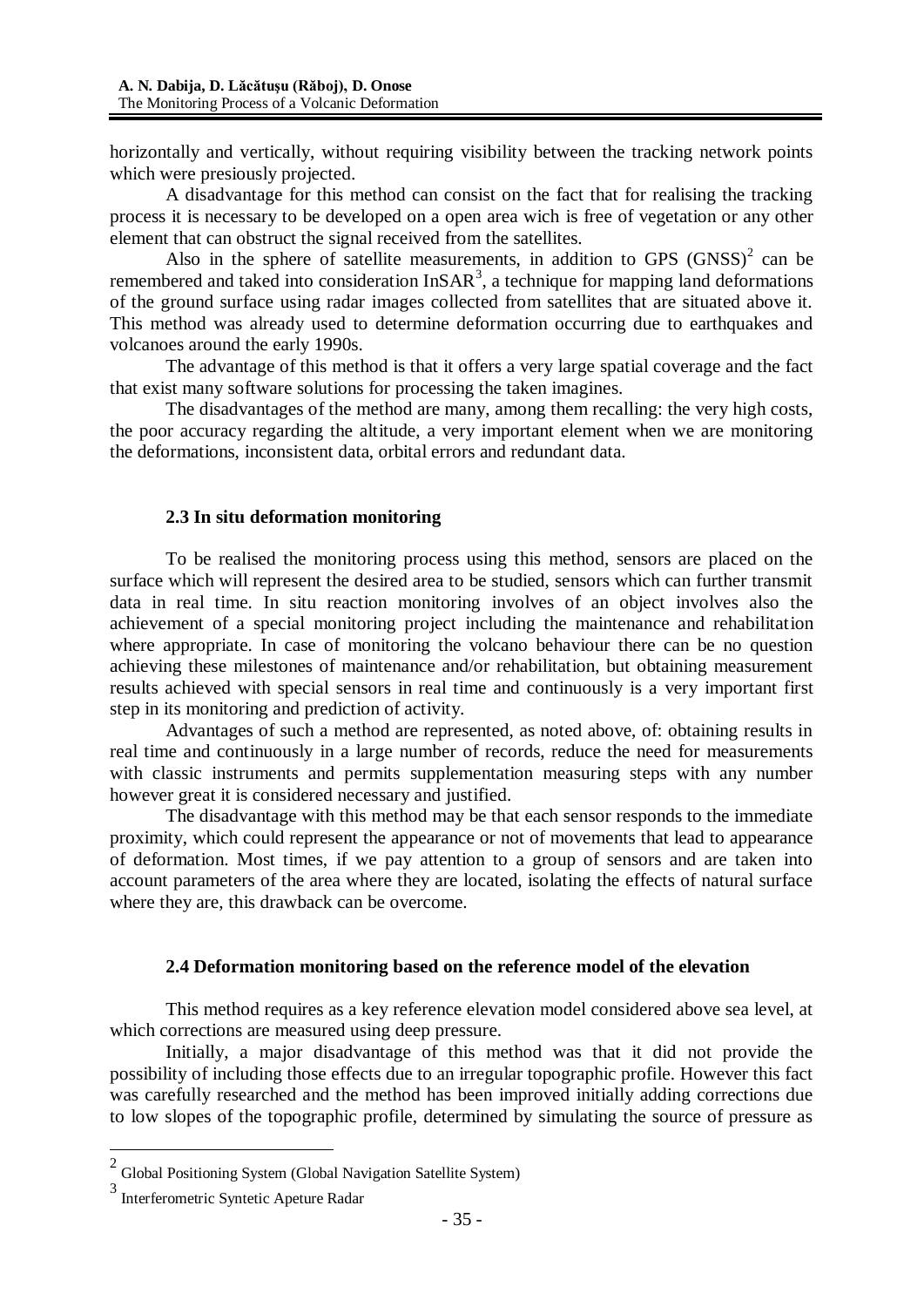lines of movement, subsequently advanced to determine the effects of irregular topography. It faded to the possibility of eliminating the restriction of flat surfaces considered in developing the method and obtain an algorithm to determine the depth of the pressure source varies according the actual land model.

However this method provides good results with a good accuracy for displacements that occur vertically, but the results do not meet the requirements for accuracy horizontally. To resolve this impediment was again proposed an alternative method which will use a reference altitude which to apply weightings according to the characteristic slope of the points in which the measurements are taken. Thus the method has been improved enough to provide results of high accuracy even in areas with a high slope.

## **2.5 Using 3D models created using FEM<sup>4</sup> for deformation monitoring**

We can talk about a comprehensive analysis of volcano deformation using a correlation of elements determined by surveying methods with different parameters describing the shape of the land.

This was possible in the late 1980s when new methods were developed using 3D models generated using the finite element method in several volcanic areas in the world. The results thus obtained were compared with the results obtained using the improved conventional methods. To realise the study were selected three such areas, with different parametric history and to demonstrate the effectiveness and applicability of the method in multiple situations (Rabaul – Papua New Guinea, Tenerife Island – Spain, El Hierro Island - Spain).

For each of the three cases they were considered different parameters and different properties of the 3D model. These elements can be found in the table below.

|                                                 | Rabaul model                 | <b>Tenerife model</b>               | El Hierro model              |
|-------------------------------------------------|------------------------------|-------------------------------------|------------------------------|
| FEM domain coordinates (m)                      | (UTM zone 56S)               | (UTM zone 28N)                      | (UTM zone 28N)               |
|                                                 | $x_{\min} = 360,290$         | $x_{\min} = 288,901$                | $x_{\min} = 153,272$         |
|                                                 | $x_{\text{max}} = 460,290$   | $x_{\text{max}} = 398,901$          | $x_{\text{max}} = 253,272$   |
|                                                 | $y_{\min} = 9,480,000$       | $y_{\text{min}} = 3,078,450$        | $y_{\text{min}} = 3,034,950$ |
|                                                 | $y_{\text{max}} = 9,580,000$ | $y_{\text{max}} = 3,178,550$        | $y_{\text{max}} = 3,121,050$ |
| Pressure centre (m)                             | $C_r = 410,290$              | $C_r = 339,030$                     | $C_r = 203,272$              |
|                                                 | $C_v = 9,530,100$            | $C_v = 3,128,400$                   | $C_v = 3,071,000$            |
|                                                 | $C_z = -2965.5$              | $C_z = -542.8$                      | $C_z = -1640.8$              |
| Level of reference flat<br>$free$ surface $(m)$ | 34.5 b.s.1                   | 3542.8 a.s.l                        | 1359.2 a.s.1                 |
| Number of mesh elements                         | $1.452 \times 10^{6}$        | $0.954 \times 10^{6}$               | $1.049 \times 10^{6}$        |
| $RDD(-)$                                        | $Min = -0.05$                | $Min = -0.29$                       | $Min = -0.27$                |
|                                                 | $Max = 0.09$                 | $\text{Max} = -0.12 \times 10^{-3}$ | $Max = 0.02$                 |
| SLOPEmax (°)                                    | $Min = 0.01$                 | $Min = 0.04$                        | $Min = 0.09$                 |
|                                                 | $Max = 36.87$                | $Max = 52.18$                       | $Max = 60.81$                |
| $EXPOSURE (-)$                                  | $Min = -0.34$                | $Min = -0.45$                       | $Min = -0.35$                |
|                                                 | $Max = 0.99$                 | $Max = 0.99$                        | $Max = 0.99$                 |
| Plan curvature Kc<br>$(radians (100 m)^{-1})$   | $Min = -0.493$               | $Min = -1.075$                      | $Min = -0.755$               |
|                                                 | $Max = 0.392$                | $Max = 0.723$                       | $Max = 1.418$                |
| Profile curvature Kp                            | $Min = -0.037$               | $Min = -0.140$                      | $Min = -0.307$               |
| $(radians (100 m)^{-1})$                        | $Max = 0.054$                | $Max = 0.134$                       | $Max = 0.421$                |
|                                                 |                              |                                     |                              |

Table 1 The main parameters used in the analysis [7]

 $\overline{a}$ 

<sup>4</sup> Finite Element Method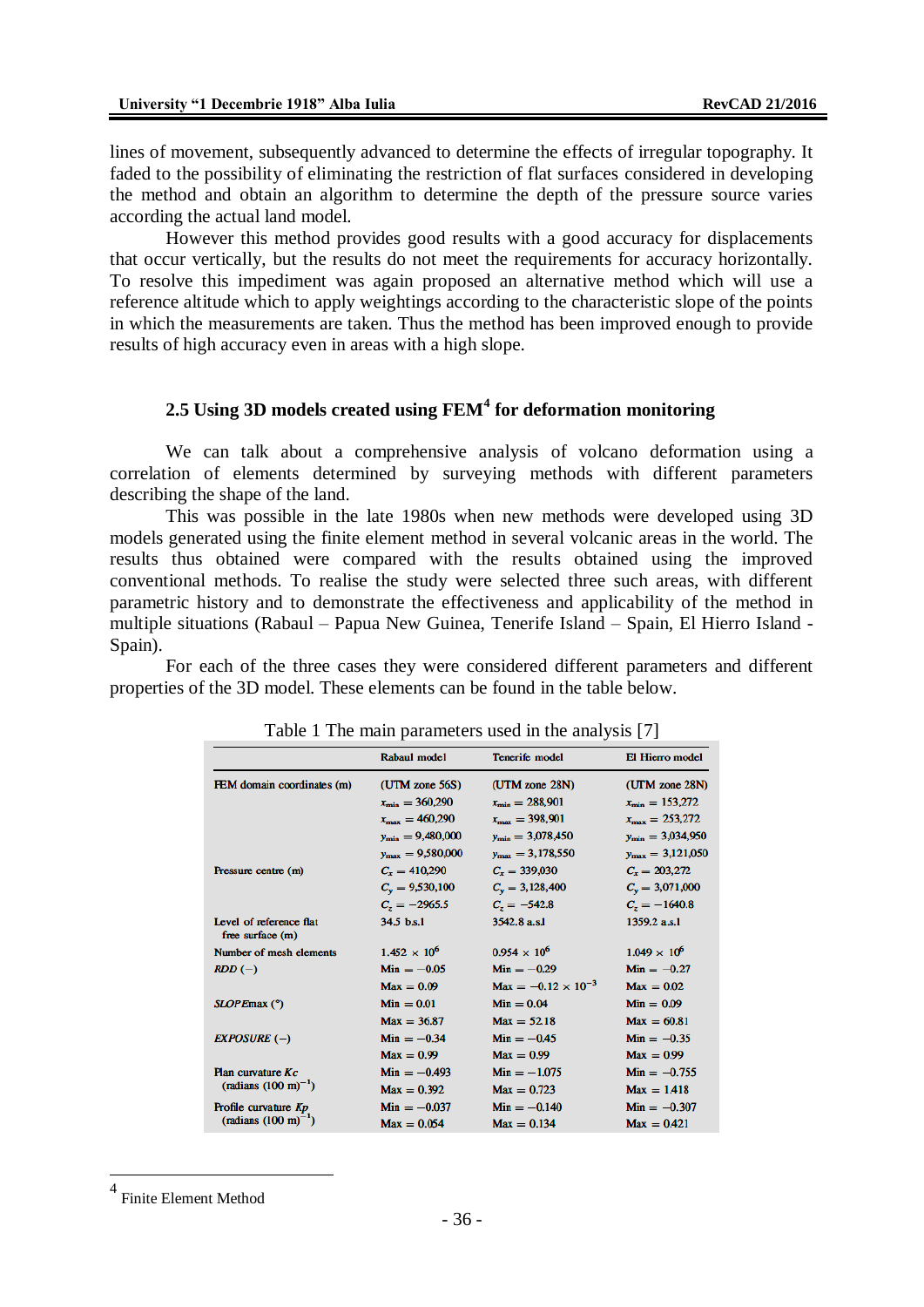For all three models were considered the same depth (20km) and the same radius from the source of pressure (1,5km).

Following the analysis were found a few differences from the results obtained using classical methods, particularly those describing deformations occurring volcanoes located in the islands of Spain, but after some adjustments to the model studied by both methods were indicated deformations of similar values.



Fig. 3 The result obtained for Rabaul [7]



Fig. 4 The results obtained for Tenerife și El Hierroo Islands [7]

### **3. Conclusions**

The monitoring process for studying the deformations which appears at volcanoes is very complex and for plausible results and well-founded is imperative necessary that studied phenomenon is well known to those who performed.

Each of the above methods has advantages but also disadvantages, but all can provide outcomes that are used to analyse deformation of volcanoes.

When you choose the method to be used, as in any other domain specific process topography, taking account of conditions on the ground, and the equipment available.

When choosing the method to be used, as in any other domain specific process topography, taking account of conditions on the ground, and the equipment available.

With the evolution of technology, have been tried new solutions adapted to the possibilities offered by them. There have been created and are working on improving volcanoes models based on the finite element method which demonstrated the applicability